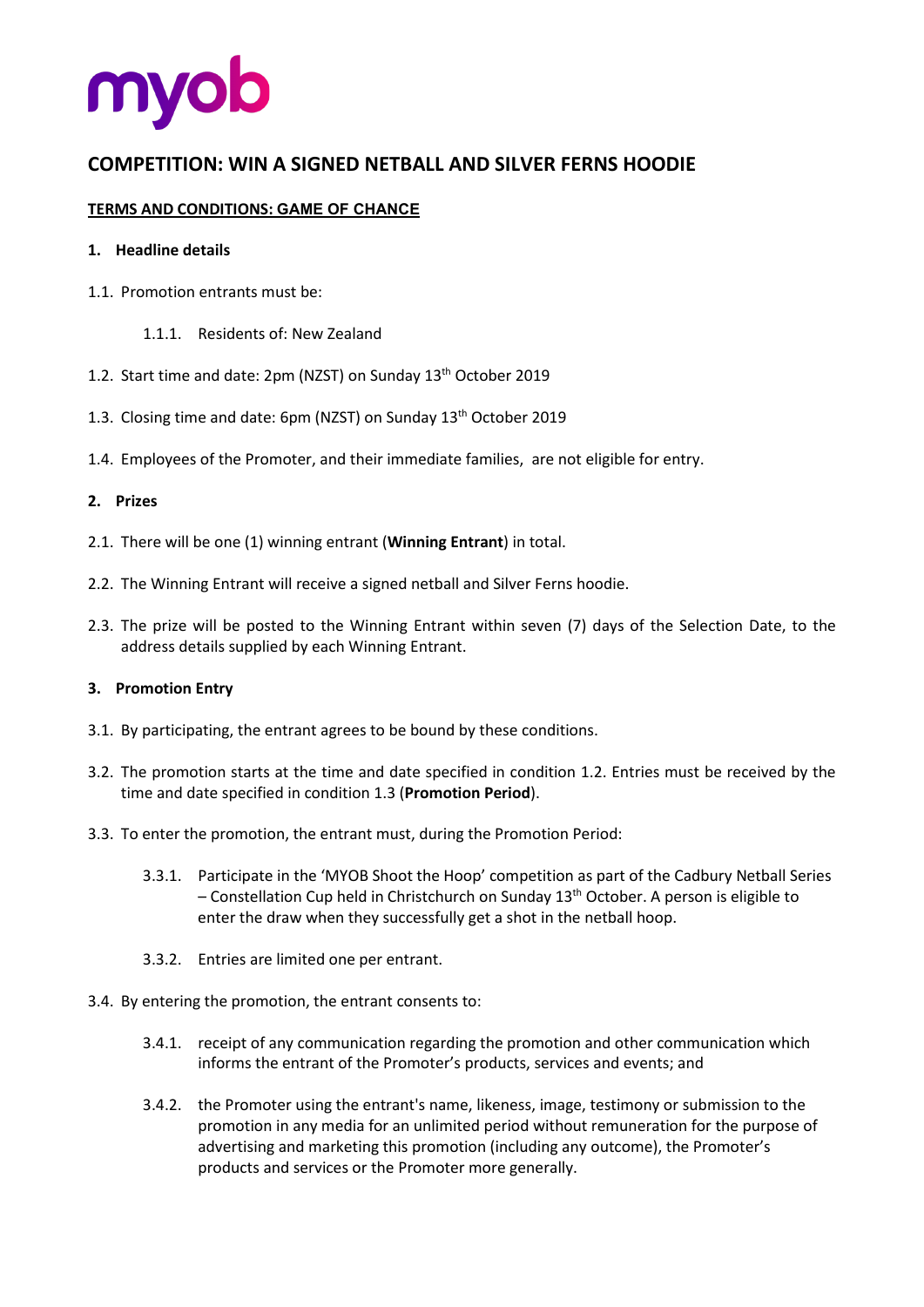- 3.5. The Promoter reserves the right to:
	- 3.5.1. verify the validity of entries and entrants;
	- 3.5.2. disqualify any entrant who submits an entry that is not in accordance with these conditions;
	- 3.5.3. to disqualify any entrant submitting an entry which infringes a third party's intellectual property rights, or in the Promoter's opinion, includes objectionable content, including but not limited to profanity, potentially insulting, inflammatory or defamatory language.
- 3.6. Incomplete, indecipherable, or illegible entries will be deemed invalid. If there is a dispute as to the identity of an entrant, the Promoter reserves the right, in its sole discretion, to determine the identity of the entrant.

## **4. Selection of Winning Entrants**

- 4.1. Judging will take place at 17 Sir William Pickering Drive, Burnside, Christchurch on Monday 14<sup>TH</sup> October (**Selection Date**).
- 4.2. The promotion is a game of skill. One draw will be conducted and the Promoter will notify the winner in accordance with the Winning Entrants Notification below.
- 4.3. The Promoter's decision is final and no correspondence will be entered into.
- 4.4. Entries are limited to one per entrant.
- 4.5. Subject to the unclaimed prize draw condition at 4.7 below, if for any reason a Winning Entrant does not take a prize by the time stipulated by the Promoter, then that prize will be forfeited.
- 4.6. If a prize is unclaimed within five (5) days of notification a subsequent draw for that prize may take place no later than seven (7) days following the Selection Date at the same time and place as the original draw, subject to any directions from a regulatory authority.

#### **5. Winning Entrants' Notification**

The Winning Entrants will be notified within one (1) working day after the Selection Date via the email address supplied.

#### **6. Promoter**

The Promoter is MYOB NZ Limited, of c/- Level 7, 28 Brandon Street, Wellington 6011, New Zealand.

## **7. Other Information**

- 7.1 MYOB values your privacy. Please visit our Disclosure Statement [\(www.myob.com/au/privacy-disclosure](http://www.myob.com/au/privacy-disclosure-statement)[statement\)](http://www.myob.com/au/privacy-disclosure-statement) and Privacy Policy for New Zealand (located at [www.myob.co.nz/privacy\)](http://www.myob.co.nz/privacy) for more information on how we collect, use and disclose your Personal Information.
- 7.2 If for any reason this competition is not capable of running as planned, including due to infection by computer virus, bugs, tampering, unauthorised intervention, fraud, technical failures, unforeseen legal or commercial circumstances or any other causes beyond the control of the Promoter which corrupt or